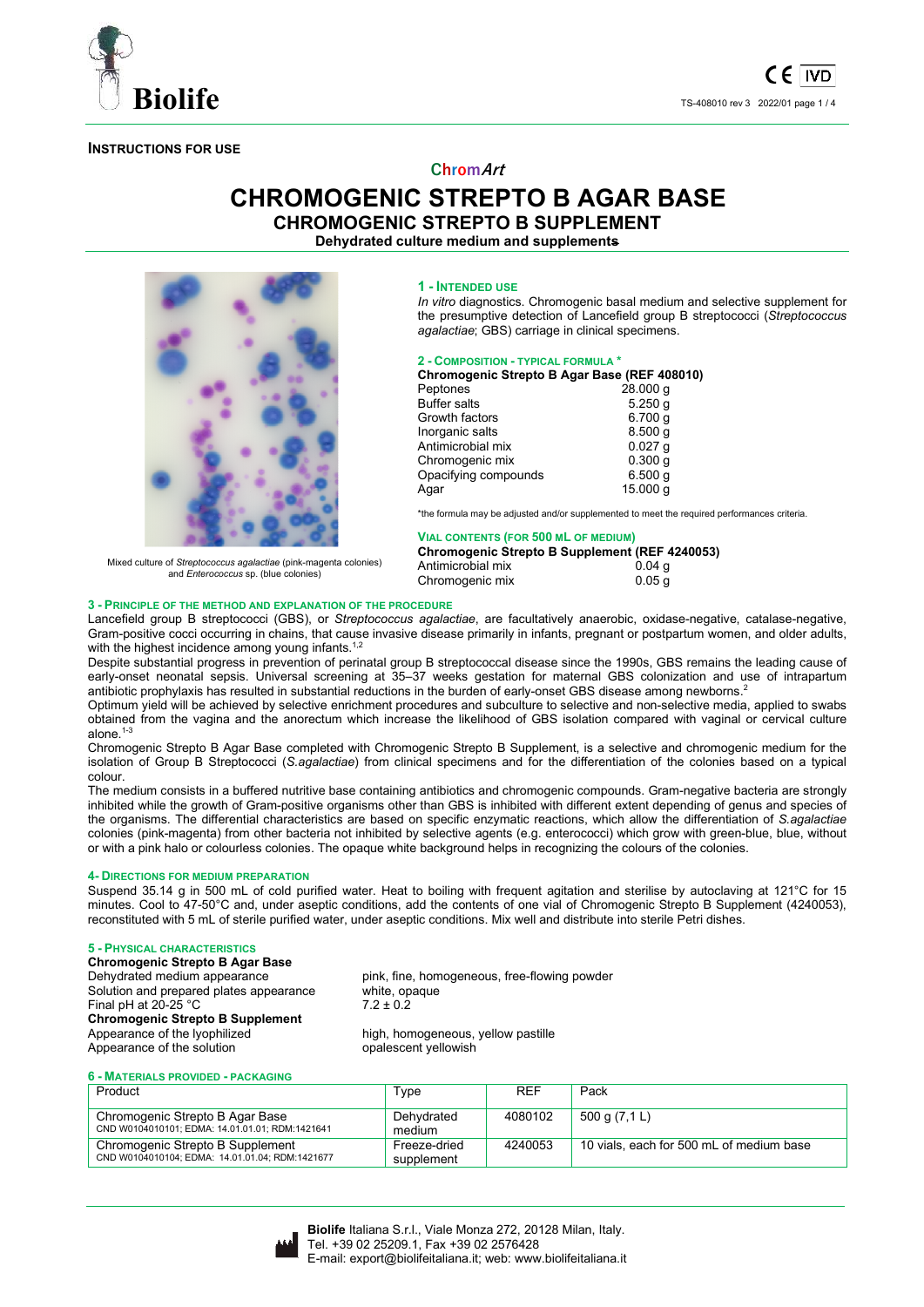

## **7 - MATERIALS REQUIRED BUT NOT PROVIDED**

Autoclave, water-bath, sterile loops and swabs, incubator and laboratory equipment as required, Petri dishes, Erlenmeyer flasks, ancillary culture media and reagents for the identification of the colonies.

#### **8 - SPECIMENS**

Specimens consist of maternal low vaginal and anorectal swabs collected and placed in appropriate transport medium (Amies or Stuart with or without charcoal).<sup>1,4</sup> While the culture counts decline to some extent, viability of *S. agalactiae* is preserved in transport medium kept at room temperature or 4°C for up to 4 days.<sup>4</sup> Maternal high vaginal swabs should not be collected as these have a lower sensitivity.<sup>1</sup> Good laboratory practices for collection, transport and storage of the clinical specimens should be applied; collect specimens before antimicrobial therapy where possible.

#### **9- TEST PROCEDURE**

Chromogenic Strepto B Agar can be used according to two protocols:

- Inoculation of the plate after pre-enrichment in Todd Hewitt Broth supplemented with colistin and nalidixic acid (recommended because it is validated in the clinical study reported below and because it increases the sensitivity and specificity of the method).
- Direct inoculation of the specimen onto the agar surface.

Remove the cap aseptically from the specimen container and place the swab(s) in Todd Hewitt CNA Broth, break off (or cut) the swab stick(s) and replace the cap. Caps should be kept loose during incubation. Incubate at 35-37°C, 5% CO<sub>2</sub>, for 18-24 hours.

Allow plates to come to room temperature in the dark. Subculture from the selective broth with a sterile loop and spread inoculum onto the agar surface.

For the direct inoculation, roll the swab(s) over a small area of the surface at the edge; then streak from this inoculated area. Incubate the inoculated plates at 35 to 37°C, in air, for 24-48 hours.

Reading at 24 hours is possible in cases of urgency but increases the rate of false positivity. In any case, the final reading of the results must be made after incubation for full 48 hours.

#### **10 - READING AND INTERPRETATION**

After incubation, observe the bacterial growth and record the specific morphological and chromatic characteristics of the colonies.

- Typical *S.agalactiae* colonies: round colonies of varying size, pink or pink-magenta or magenta. Most strains develop good size (3-4 mm) round magenta colonies after 48 hours of incubation. At 24 hours some *Enterococcus* strains develop small pink or pink colonies with grey shades or have two types of small colonies: pink and grey. Colonies of these strains usually show a strong blue, grey-blue or purple colour at 48 hours.
- The presence of colourless, blue, green-blue, grey-blue, purple colonies with or without magenta halo should be interpreted as belonging to species other than *S.agalactiae* and the sample should be considered as negative.

#### **11 - USER QUALITY CONTROL**

All manufactured lots of the product are released for sale after the Quality Control has been performed to check the compliance with the specifications. However, it is responsibility of the end-user to perform Quality Control testing in accordance with the local applicable regulations, in compliance with accreditation requirements and the experience of the Laboratory. Here below are listed some test strains useful for the quality control.

| CONTROL STRAINS |            | INCUBATION $T^{\circ}/T$ / ATM | EXPECTED RESULTS              |
|-----------------|------------|--------------------------------|-------------------------------|
| S.agalactiae    | ATCC 13813 | 35-37°C / 44-48H / A           | growth, pink-magenta colonies |
| E faecalis      | ATCC 19433 | 35-37°C / 44-48H / A           | growth, blue colonies         |
| P.aeruginosa    | ATCC 27853 | 35-37°C / 44-48H / A           | inhibited                     |

A: aerobic incubation; ATCC is a trademark of American Type Culture Collection

#### **12- PERFORMANCES CHARACTERISTICS**

Chromogenic Strepto B Agar was evaluated by an independent Clinical Microbiological Laboratory in Italy on 225 anovaginal specimens. The medium was inoculated after enrichment of the specimen in Todd Hewitt CNA Broth. Reading was performed after 24 and 48 hours of incubation at 37°C. Chromogenic Strepto B Agar has been compared to a chromogenic medium of the market.

168 samples have been found "negative" with both chromogenic media; 44 samples have been found "positive" with both chromogenic media. 3 strains have been found "positive" with Chromogenic Strepto B Agar, "negative" with the reference medium and confirmed as Group B Streptococci by latex agglutination.

4 samples on Chromogenic Strep B Agar and 5 samples on the reference medium originated small pink colonies identified as Enterococci (false positive in the above table).

1 sample originated doubtful colonies on both media confirmed as non-Group B *Streptococcus* and considered in the above table as a "false positive".

Chromogenic Strepto B Agar didn't give any false negative result: sensitivity 100%

Chromogenic Strepto B Agar gave 5 false positive results: specificity: 97,2%

After 24 hours of incubation, 5 samples have been found "negative" on the Chromogenic Medium used as reference and originated typical colonies on Chromogenic Strepto B Agar; after 48 hours of incubation typical colonies were observed on the reference medium too. The performance characteristics have been evaluated with 20 clinical collection *S.agalactiae* strains: all strains developed typical colonies

on both media after 24 hours of incubation. Prior to release for sale a representative sample of all lots of dehydrated Chromogenic Strepto B Agar Base REF 408010, supplemented

with Chromogenic Strepto B Supplement REF 4240053 are tested for productivity and selectivity by comparing the results with a previously approved Reference Batch.

Productivity is tested by semi-quantitative ecometric technique with the following target strains: *S.agalactiae* ATCC 13813*, S.agalactiae* ATCC 12386, 3 clinical isolates identified as Group B streptococci. After incubation at 35-37°C for full 48 hours all target strains show a good growth with typical chromatic characteristics (pink-magenta colonies).

Selectivity is evaluated by semi-quantitative ecometric technique by inoculating the plates with suitable decimal dilutions in saline of a 0.5 McFarland suspension of the following non-target organisms: *E.gallinarum* ATCC 49573, *E.faecium* ATCC 700221, *E.faecalis* ATCC 19433, *S.pyogenes* ATCC 19615, *S.saprophyticus* ATCC 15305, *S.xylosus* ATCC 35033, *C.albicans* ATCC 10231, *P.aeruginosa* ATCC

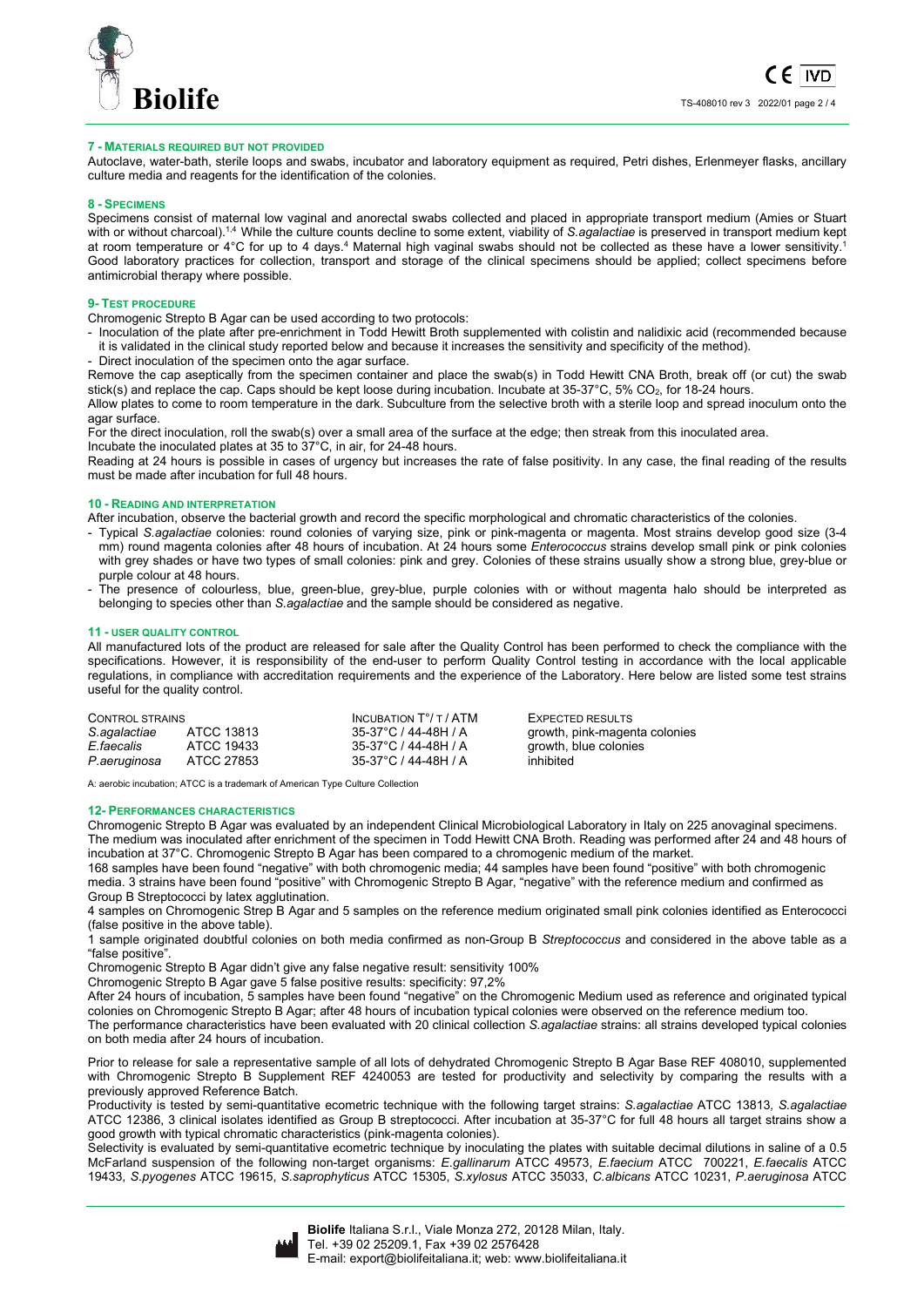

27853*.* After incubation at 35-37°C for full 48 hours, the growth of *P.aeruginosa* and *C.albicans* is totally inhibited, the growth of *E.gallinarum, S.saprophyticus, S.xylosus*, is partially inhibited with the development of light blue colonies, the growth of *S.pyogenes, S.pneumoniae* is partially inhibited with the development of small pink colonies, while *E.faecalis* and *E.faecium* are not inhibited and grow with blue or blue-grey colonies.

## **13 - LIMITATIONS OF THE METHOD**

- It is possible that few strains of *S.agalactiae* with specific growth requirements, may not grow on this medium. Optimum detection of GBS may require the use of more than one culture medium (e.g., selective medium and blood agar).<sup>1</sup>
- Some species (e.g., *Enterococcus* spp.) which are resistant to antibiotics may develop and produce colonies with an atypical colour. However, during the validation tests, 5 strains of enterococci produced small pink colonies.
- Group A streptococci and pneumococci may produce small pink colonies.
- The final reading and colonies interpretation shall be done after a full 48 hours incubation time.
- Even if the microbial colonies on the plates are differentiated on the basis of their morphological and chromatic characteristics, it is recommended that biochemical, immunological, molecular, or mass spectrometry testing be performed on isolates, from pure culture, for complete identification. On the isolates, if relevant, perform antimicrobial susceptibility testing.
- The basal medium and the supplement are intended as an aid in the diagnosis of infectious disease; the interpretation of the results must be made considering the patient's clinical history, the origin of the sample and the results of the microscopic and/or other diagnostic tests.

#### **14 - PRECAUTIONS AND WARNINGS**

- The medium base and the supplement are qualitative *in vitro* diagnostics, for professional use only; they are to be used by adequately trained and qualified laboratory personnel, observing approved biohazard precautions and aseptic techniques.
- The medium base and the supplement must be used in association according to the described directions.
- Dehydrated media and antibiotics containing supplements must be handled with suitable protection. Before the use, consult the Material Safety Data Sheets.
- The culture medium contains raw materials of animal origin. The *ante* and *post mortem* controls of the animals and those during the production and distribution cycle of the raw materials, cannot completely guarantee that this product doesn't contain any transmissible pathogen. Therefore, it is recommended that the culture medium be treated as potentially infectious, and handled observing the usual specific precautions: do not ingest, inhale, or allow to come into contact with skin, eyes, mucous membranes. Download the TSE Statement from the website www.biolifeitaliana.it, describing the measures implemented by Biolife Italiana for the risk reduction linked to infectious animal diseases.
- Apply Good Manufacturing Practice in the preparation process of plated, tubed or bottled media.
- Chromogenic Strepto B Supplement is sterilized by membrane filtration.
- Be careful when opening the metal ring of the vials to avoid injury.
- All laboratory specimens should be considered infectious.
- The laboratory area must be controlled to avoid contaminants such as culture medium or microbial agents.
- Sterilize all biohazard waste before disposal. Dispose the unused medium, supplements and the sterilized plates inoculated with samples or microbial strains in accordance with current local legislation.
- Do not use the culture medium and the supplement as active ingredients for pharmaceutical preparations or as production material intended for human and animal consumption.
- The Certificates of Analysis and the Safety Data Sheet of the products are available on the website www.biolifeitaliana.it.
- Notify Biolife Italiana Srl (complaint@biolifeitaliana.it) and the relevant Authorities of any serious incident occurring in connection with the use of the *in vitro* diagnostic.
- The information provided in this document has been defined to the best of our knowledge and ability and represents a guideline for the proper use of the product but without obligation or liability. In all cases existing local laws, regulations and standard procedures must be observed for the examination of samples collected from human and animal organic districts, for environmental samples and for products intended for human or animal consumption. Our information does not relieve our customers from their responsibility for checking the suitability of our product for the intended purpose.

## **15 - STORAGE CONDITIONS AND SHELF LIFE**

## **Chromogenic Strepto B Agar Base**

Upon receipt, store at  $+2^{\circ}C$  /+8 $^{\circ}C$  away from direct light in a dry place. If properly stored, it may be used up to the expiration date. Do not use beyond this date. Avoid opening the bottle in humid places. After use, the container must be tightly closed. Discard the product if the container and/or the cap are damaged, or if the container is not well closed, or in case of evident deterioration of the powder (colour changes, hardening, large lumps).

#### **Chromogenic Strepto B Supplement**

Upon receipt, store the product in the original package at +2°C /+8°C away from direct light. If properly stored, the product may be used up to the expiry date printed on the label; do not use beyond this date. Once the vial has been opened and the lyophilised product has been reconstituted, the resulting solution should be used immediately. Before use, examine the lyophilized and reconstituted product and discard if there are obvious signs of deterioration (e.g., contamination, atypical colour or other abnormal characteristics).

The user is responsible for the manufacturing and quality control processes of prepared media and the validation of their shelf life, according to the type (plates/tubes/bottles), and the storage method applied (temperature and packaging).

#### **16 - REFERENCES**

- Public Health England. UK Standards for Microbiology Investigations (SMI) Bacteriology, B58, Issue no:3, Issue date: 26.06.18 Detection of Carriage of Group B Streptococci (*Streptococcus agalactiae*).
- 2. Verani JR, McGee L, Schrag SJ. Prevention of Perinatal Group B Streptococcal Disease. MMWR Recomm. Rep. 2010 Nov 19; 59 (RR-10):1-36 3. Aila NA, Tency I, Claeys G, Saerens B, Cools P, Verstraelen H et al. Comparison of different sampling techniques and of different culture methods for detection of group B streptococcus carriage in pregnant women. BMC Infect Dis 2010;10:285.
- 4. Spellerberg B, Brandt C, Sendi P. *Streptococcus*. *In* Carrol KC, Pfaller MA et al. editors. Manual of clinical microbiology,12th ed. Washington, DC: American Society for Microbiology; 2019.